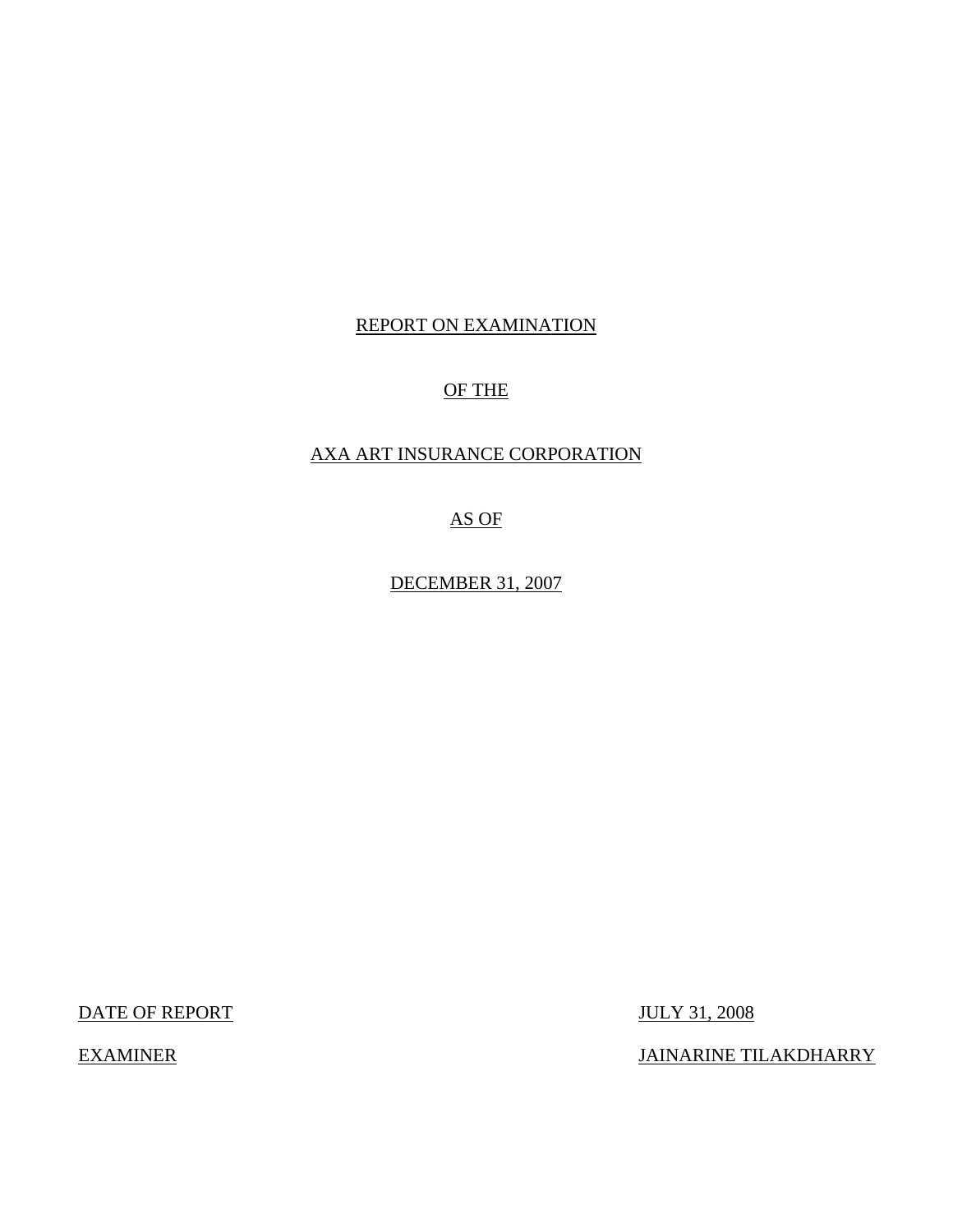# TABLE OF CONTENTS

# ITEM NO. PAGE NO.

| 1  | Scope of examination                                                                                                                  | $\overline{2}$         |
|----|---------------------------------------------------------------------------------------------------------------------------------------|------------------------|
| 2. | Description of Company                                                                                                                | 3                      |
|    | A. Management<br>B. Territory and plan of operation<br>C. Reinsurance<br>D. Holding company system<br>E. Significant operating ratios | 3<br>5<br>6<br>8<br>10 |
| 3. | <b>Financial statements</b>                                                                                                           | 11                     |
|    | A. Balance sheet<br>B. Underwriting and investment exhibit                                                                            | 11<br>13               |
| 4. | Losses and loss adjustment expenses                                                                                                   | 15                     |
| 5. | Market conduct activities                                                                                                             | 15                     |
| 6. | Compliance with prior report on examination                                                                                           | 16                     |
| 7  | Summary of comments and recommendations                                                                                               | 17                     |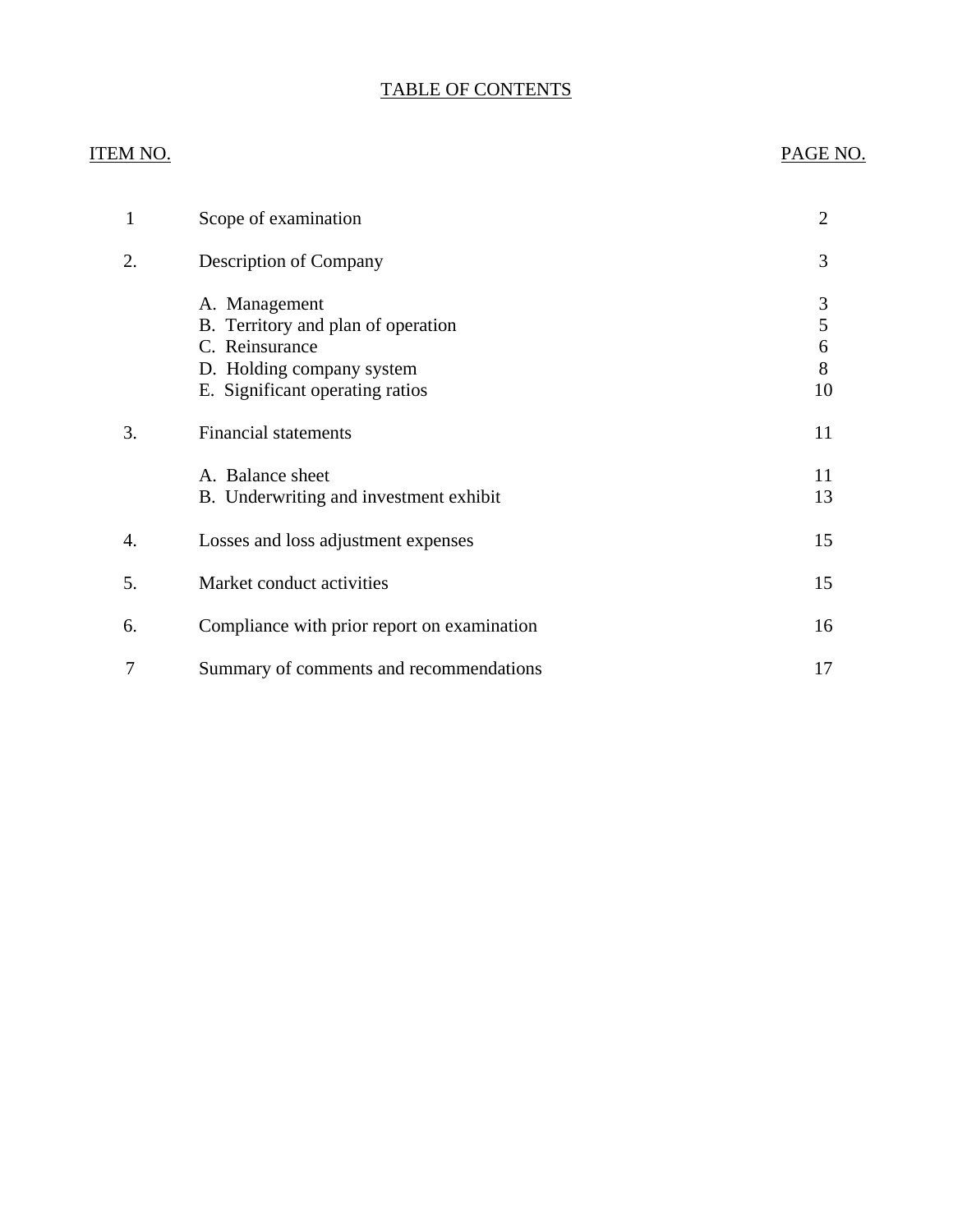

STATE OF NEW YORK INSURANCE DEPARTMENT 25 BEAVER STREET NEW YORK, NEW YORK 10004

July 31, 2008

Honorable Eric R. Dinallo Superintendent of Insurance Albany, New York 12257

Sir:

Pursuant to the requirements of the New York Insurance Law, and in compliance with the instructions contained in Appointment Number 22750 dated February 27, 2008, attached hereto, I have made an examination into the condition and affairs of AXA Art Insurance Corporation as of December 31, 2008, and submit the following report thereon.

Wherever the designation "the Company" appears herein without qualification, it should be understood to indicate AXA Art Insurance Corporation.

Wherever the term "Department" appears herein without qualification, it should be understood to mean the New York Insurance Department.

The examination was conducted initially at the Company's home office located at 4 West  $58<sup>th</sup>$ Street, New York, NY 10019 and afterwards, at 3 West 35<sup>th</sup> Street, New York, NY 10001, when the Company moved its home office on June 23, 2008.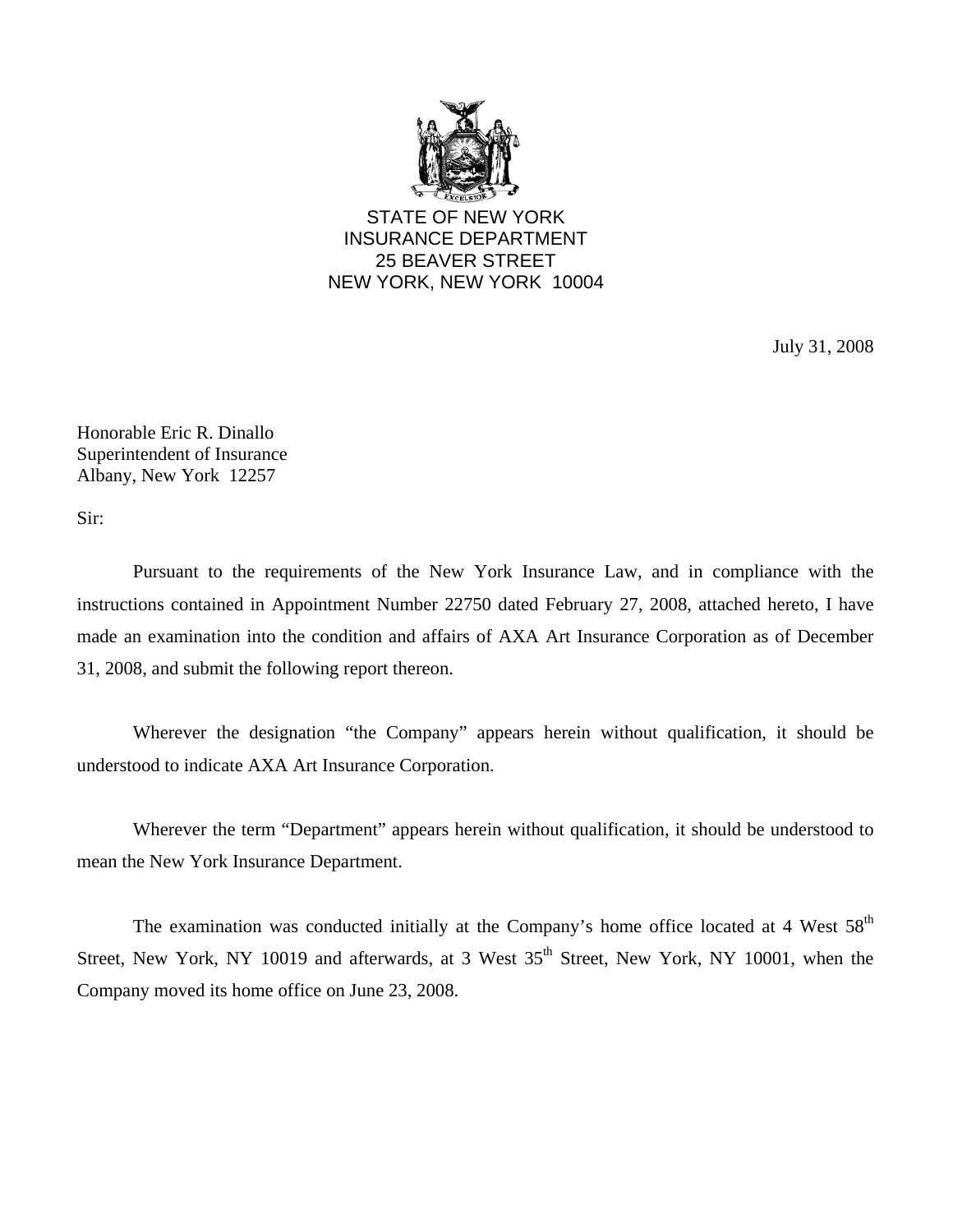## $\mathcal{D}_{\mathcal{L}}$ **1. SCOPE OF EXAMINATION**

<span id="page-3-0"></span>The Department has performed an examination of AXA Art Insurance Corporation. The previous examination was conducted as of December 31, 2002. This examination covered the fiveyear period from January 1, 2003 through December 31, 2007. Transactions occurring subsequent to this period were reviewed where deemed appropriate by the examiner.

This examination was conducted in accordance with the Financial Condition Examiners Handbook of the National Association of Insurance Commissioners ("NAIC"). It requires that we plan and perform the examination to evaluate the financial condition and identify prospective risks of the Company by obtaining information about the company including corporate governance, identifying and assessing inherent risks within the Company and evaluating system controls and procedures used to mitigate those risks. It is also required that we assess the principles used and significant estimates made by management, as well as to evaluate the overall financial statement presentation, management's compliance with statutory accounting principles and annual statement instructions when applicable to domestic state regulations.

All accounts and activities of the company were considered in accordance with the riskfocused examination process. This examination also included a review and evaluation of the Company's own control environment assessment. The examiners also relied upon audit work performed by the Company's independent public accountants ("CPA") when appropriate.

This examination report includes a summary of significant findings for the following items as called for in the Financial Condition Examiners Handbook of the NAIC:

> Significant subsequent events Company history Corporate records Management and control Fidelity bonds and other insurance Pensions, stock ownership and insurance plans Territory and plan of operation Growth of Company Loss experience Reinsurance Accounts and records Statutory deposits Financial statements Summary of recommendations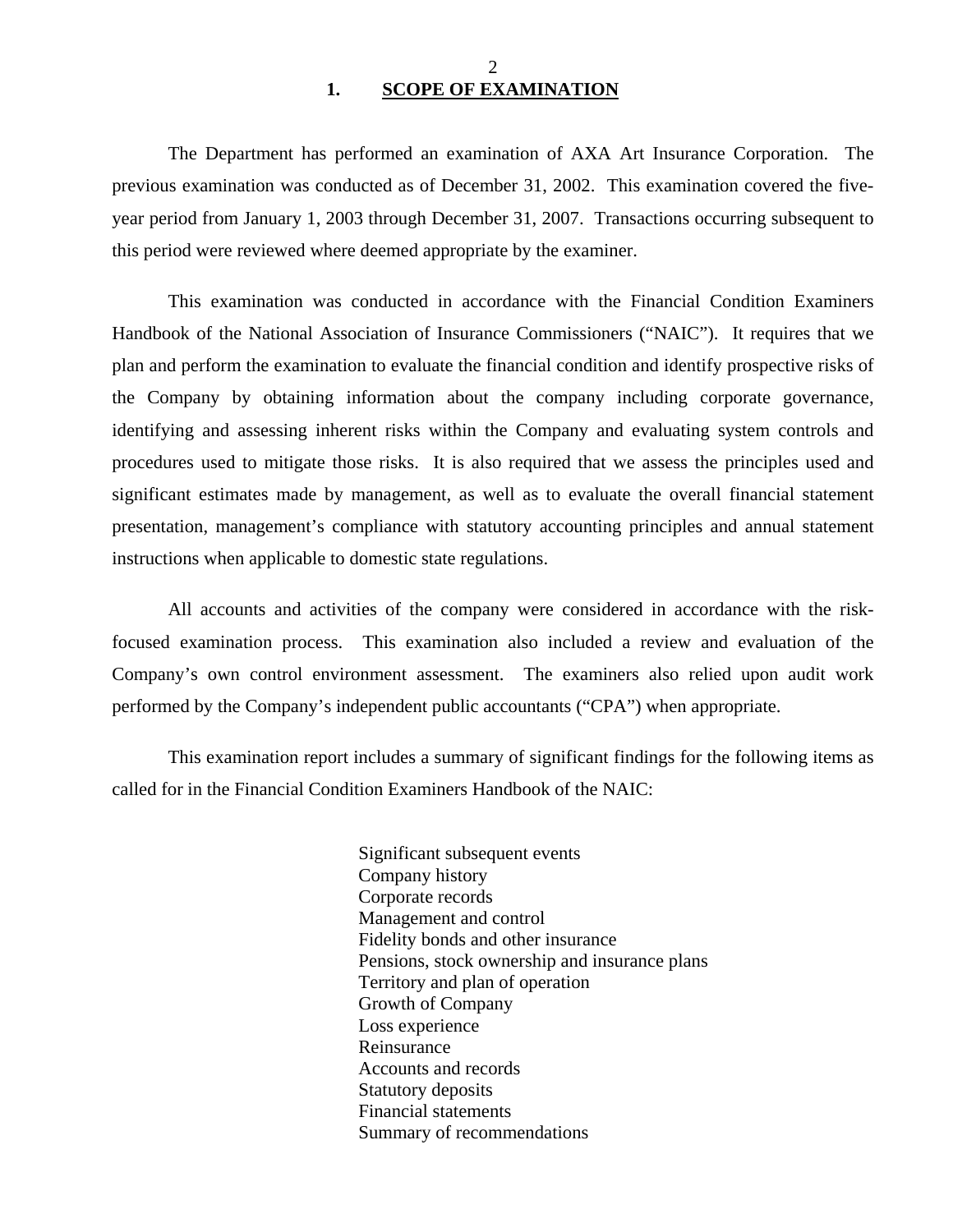A review was also made to ascertain what action was taken by the Company with regard to comments and recommendations contained in the prior report on examination.

This report on examination is confined to financial statements and comments on those matters, which involve departures from laws, regulations or rules, or which are deemed to require explanation or description.

## **2. DESCRIPTION OF COMPANY**

The Company was incorporated under the laws of the State of New York on September 17, 1986, under the original name of Nordstern Insurance Company of America and commenced business on February 9, 1987. The present title was approved by the Department on April 2, 2001.

As of December 31, 2007, the Company's capital paid in was \$3,000,000 consisting of 3,000 shares of common stock at \$1,000 par value per share and its gross paid in and contributed surplus is \$8,934,800. In 2004, it received a capital contribution in the amount of \$2,434,800 from its ultimate parent, AXA Art Versicherungs-AG.

Gross paid in and contributed surplus increased by \$2,434,800 during the examination period, as follows:

| Year         | Description                                                             |             | Amount      |
|--------------|-------------------------------------------------------------------------|-------------|-------------|
| 2003<br>2004 | Beginning gross paid in and contributed surplus<br>Surplus contribution | \$2,434,800 | \$6,500,000 |
|              | <b>Total Surplus Contributions</b>                                      |             | 2,434,800   |
| 2007         | Ending gross paid in and contributed surplus                            |             | \$8,934,800 |

#### A. Management

Pursuant to the Company's charter and by-laws, management of the Company is vested in a board of directors consisting of not less than thirteen nor more than twenty-one members. The board met four times during each calendar year. At December 31, 2007, the board of directors was comprised of the following thirteen members: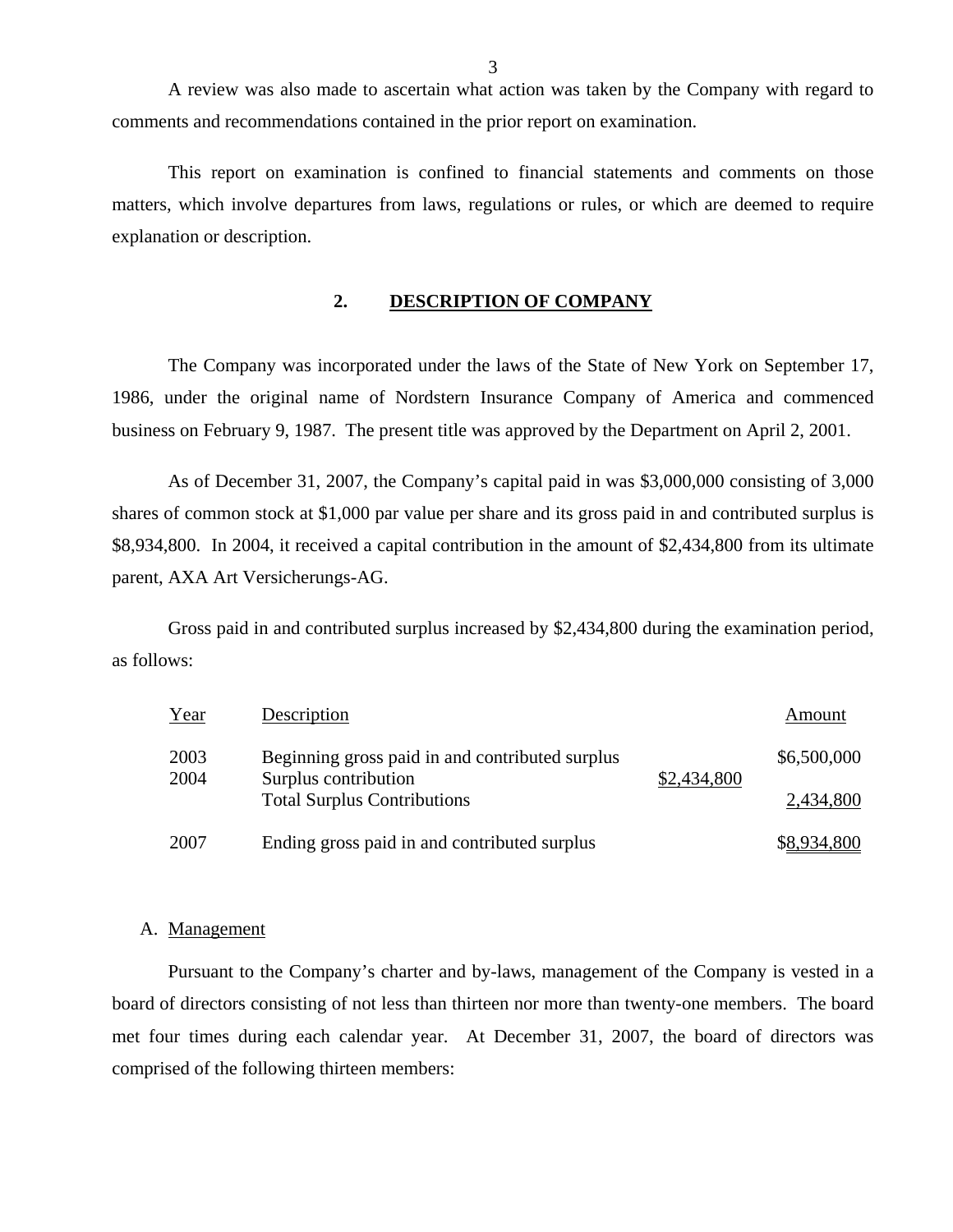#### Name and Residence

Roland Augustine New York, NY

Christiane Fischer New York, NY

Dr. Dietrich von Frank New York, NY

William Goldstein New York, NY

Andrew Gundlach New York, NY

Dr. Ulrich Guntram Wachtberg, Germany

Robert Lippincott III Jupiter, FL

Dr. Lois de Menil New York, NY

Timotheus R. Pohl New York, NY

Ernest Riefenhauser New York, NY

Dr. Bodo Sartorius Cologne, Germany

Mark M. Tract, Esq. New York, NY

Anthony Williams New York, NY

4 Principal Business Affiliation

President, Art Dealers Association of America

President & Chief Executive Officer, AXA Art Insurance Corporation

Partner, Owen & Mandolfo, Inc.

Controller, Integro Insurance Brokers

Director Arnhold and S. Bleichroeder Advisors, LLC.

Chief Executive Officer, AXA Art Versicherung, AG

Principal, C&L Advisors, LLC.

Philanthropist

Collector

Chief Financial Officer & Treasurer, AXA Art Insurance Corporation

Chief Operating Officer, AXA Art Versicherung, AG

Partner, Katten Muchin Rosenman, LLP

Partner, Baker & McKenzie, LLP

A review of the minutes of the board of directors' meetings held during the examination period indicated that the meetings were generally well attended and each board member has an acceptable record of attendance with the exception of Christopher Condron, who attended less than 50% of the meetings for which he was eligible to attend. He resigned on December 6, 2007.

As of December 31, 2007, the principal officers of the Company were as follows: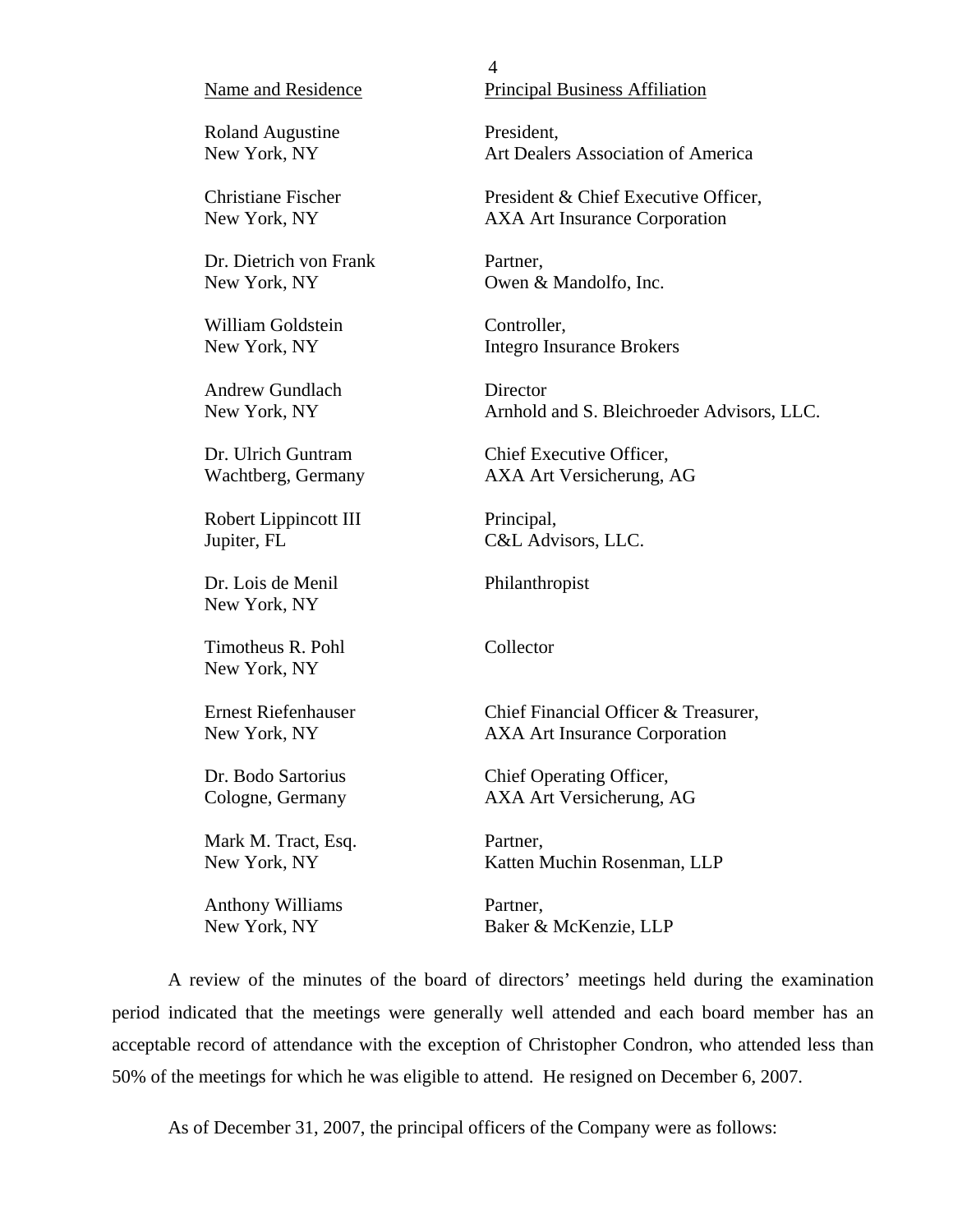Name Title

5

Christiane Fischer Ernest Riefenhauser Gary Kerr

President & Chief Executive Officer Chief Financial Officer & Treasurer Secretary

## B. Territory and Plan of Operation

As of December 31, 2007, the Company was licensed to write business in all states and the District of Columbia.

As of the examination date, the Company was authorized to transact the kinds of insurance as defined in the following numbered paragraphs of Section 1113(a) of the New York Insurance Law:

| P <u>aragraph</u> | Line of Business                               |
|-------------------|------------------------------------------------|
| 4                 | Fire                                           |
| 5                 | Miscellaneous property                         |
| 6                 | Water damage                                   |
| 7                 | Burglary and theft                             |
| 8                 | Glass                                          |
| 9                 | Boiler and machinery                           |
| 10                | Elevator                                       |
| 12                | Collision                                      |
| 14                | Property damage liability                      |
| 15                | Workers' compensation and employers' liability |
| 16                | Fidelity and surety                            |
| 19                | Motor vehicle and aircraft physical damage     |
| 20                | Marine and inland marine                       |
| 21                | Marine protection and indemnity                |

Based on the lines of business for which the Company is licensed, its current capital structure, and pursuant to the requirements of Articles 13 and 41 of the New York Insurance Law, the Company is required to maintain a minimum surplus to policyholders in the amount of \$3,200,000.

The Company specializes principally in underwriting inland marine and related lines of business, with an emphasis on personal and commercial fine art coverage and other insurance floaters.

The following schedule shows the direct premiums written by the Company both in total and in New York for the period under examination: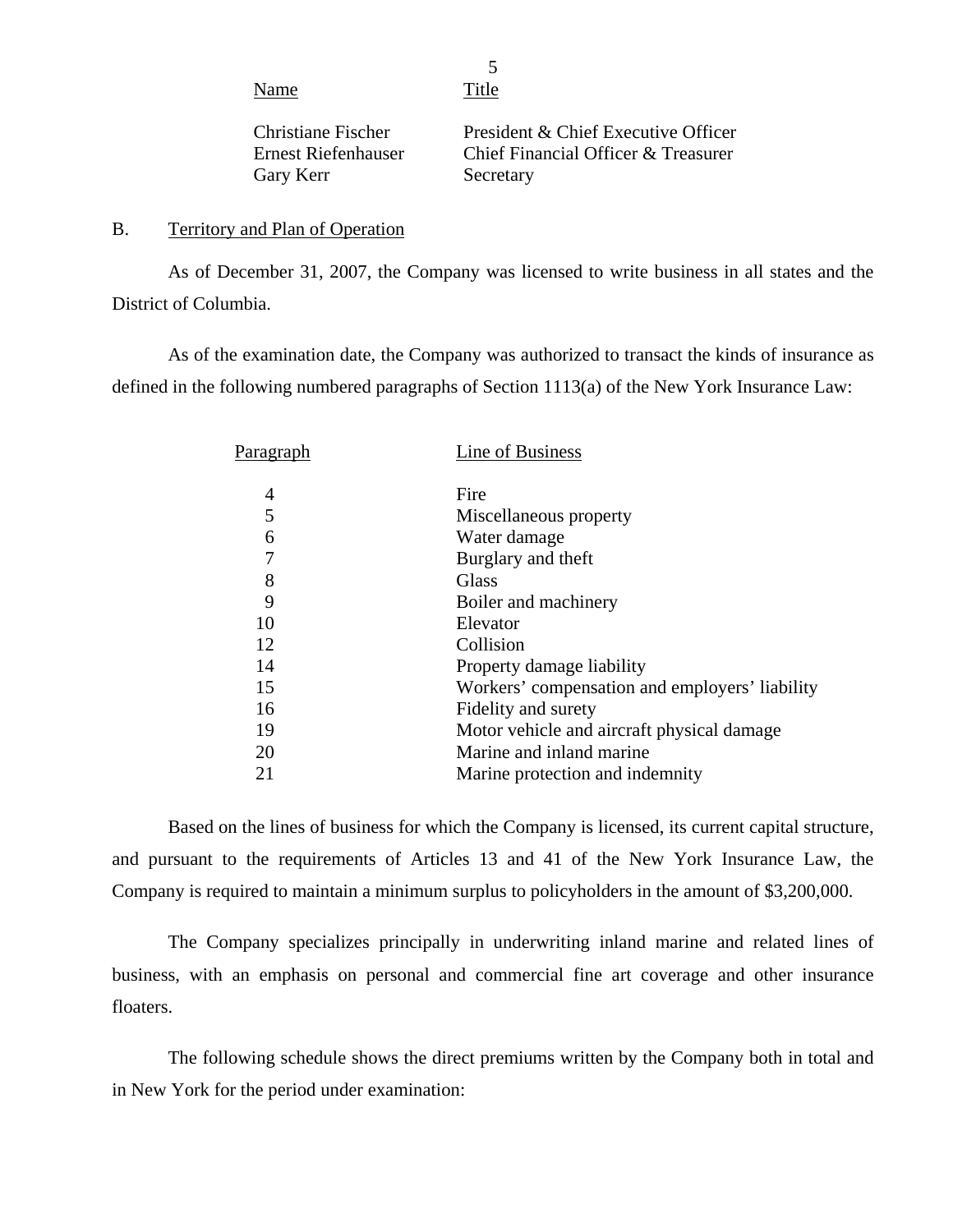<span id="page-7-0"></span>

|               |                |                            | Percentage of Premiums |
|---------------|----------------|----------------------------|------------------------|
| Calendar Year | New York State | <b>Total United States</b> | Written in New York    |
|               |                |                            |                        |
| 2003          | \$7,324,019    | \$26,725,554               | 27.40%                 |
| 2004          | \$7,637,249    | \$28,619,410               | 26.69%                 |
| 2005          | \$9,450,197    | \$31,260,855               | 30.23%                 |
| 2006          | \$11,246,092   | \$36,102,414               | 31.15%                 |
| 2007          | \$11,895,289   | \$42,307,960               | 28.12%                 |

## C. Reinsurance

Assumed reinsurance accounted for less than 1% of the Company's gross premium written at December 31, 2007. During the period covered by this examination, its assumed reinsurance business has remained stable since the last examination. The Company utilizes reinsurance accounting as defined in NAIC Accounting Practices and Procedures Manual, Statement of Statutory Accounting Principle ("SSAP") No. 62 for all of its assumed reinsurance business.

The company has structured its ceded reinsurance program to limit its maximum exposure to any one risk as follows:

| Type of Contract                            | Cession                                        |
|---------------------------------------------|------------------------------------------------|
| <b>Terrorism Excess of Loss</b>             | \$187,000,000 excess of \$13,000,000 each risk |
| 100% Unauthorized                           | with respect to terrorism.                     |
| "Reporter" Excess of Loss                   | \$247,000,000 excess of \$13,000,000 each      |
| 100% Unauthorized                           | risk.                                          |
| "Superprotection" Excess of Loss            | \$2,600,000 excess of \$1,300,000 each risk,   |
| 100% Unauthorized                           | each loss occurrence.                          |
| <b>First Lower Excess of Loss</b>           | \$9,100,000 excess of \$3,900,000 each risk,   |
| 100% Unauthorized                           | each loss occurrence.                          |
| Second Lower Excess of Loss                 | \$6,500,000 excess of \$13,000,000 each risk,  |
| 100% Unauthorized                           | each loss occurrence.                          |
| <b>First Excess of Loss</b>                 | \$26,000,000 excess of \$19,500,000 each loss  |
| 100% Unauthorized                           | occurrence.                                    |
| Second Excess of Loss                       | 32,500,000 excess of \$45,500,000 each loss    |
| 100% Unauthorized                           | occurrence.                                    |
| Third Excess of Loss (Natural Catastrophes) | \$104,000,000 excess of \$78,000,000 each loss |
| 100% Unauthorized                           | occurrence.                                    |

6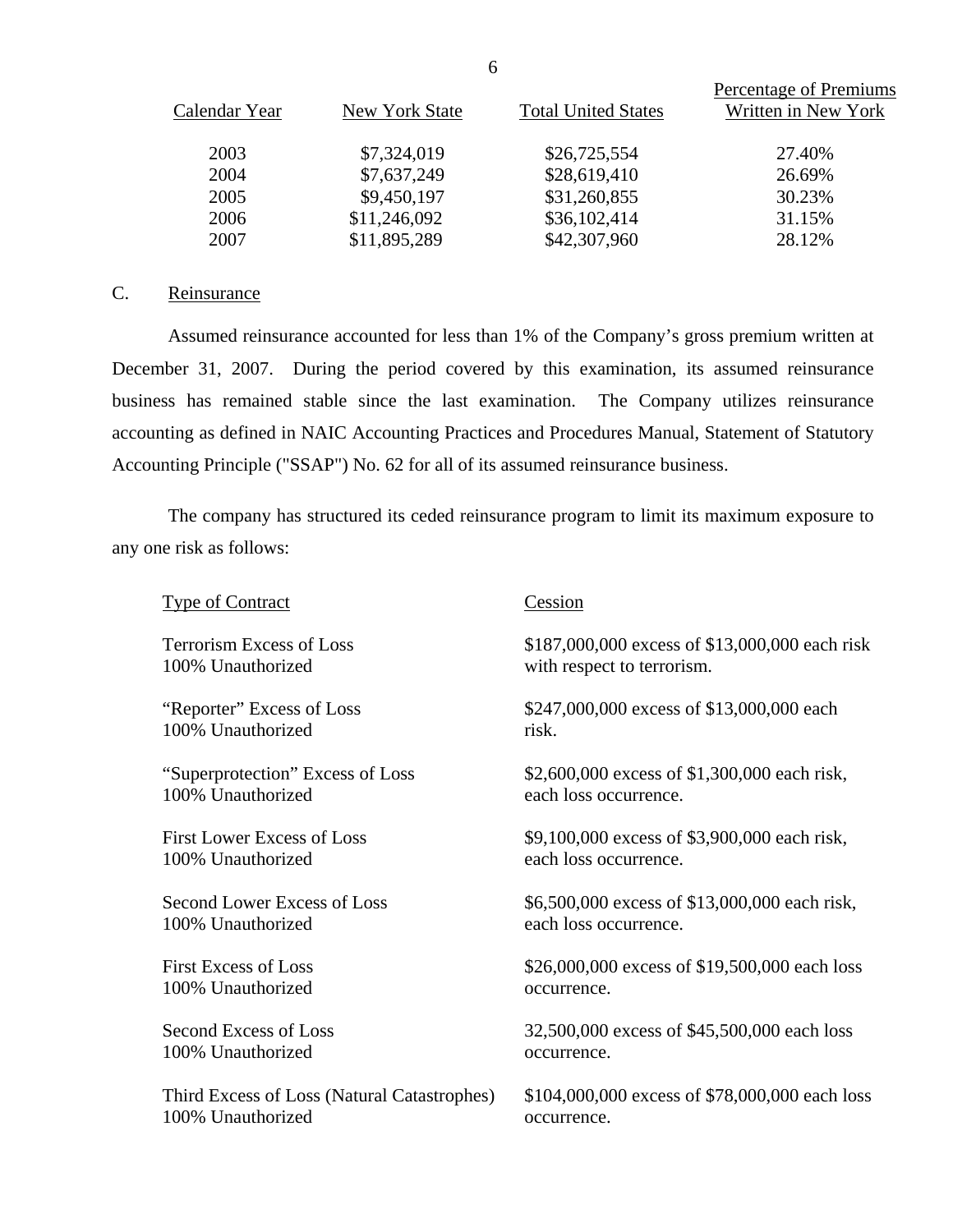All of the reinsurance agreements are with the AXA Art Versicherung AG, an unauthorized reinsurer. All the agreements were reviewed for compliance with Article 15 of the New York Insurance Law. It was noted that all affiliated reinsurance agreements were filed with the Department pursuant to the provisions of Section 1505(d)(2) of the New York Insurance Law.

It is the Company's policy to obtain the appropriate collateral for its cessions to unauthorized reinsurers. Letters of credit obtained by the Company to take credit for cessions to unauthorized reinsurers were reviewed for compliance with Department Regulations 133. No exceptions were noted.

All ceded reinsurance agreements in effect as of the examination date were reviewed and found to contain the required clauses, including an insolvency clause meeting the requirements of Section 1308 of the New York Insurance Law.

Examination review of the Schedule F data reported by the Company in its filed annual statement was found to accurately reflect its reinsurance transactions. Additionally, management has represented that all material ceded reinsurance agreements transfer both underwriting and timing risk as set forth in SSAP No. 62. Representations were supported by appropriate risk transfer analyses and an attestation from the Company's chief executive officer pursuant to Department Circular Letter No. 8 (2005). Additionally, examination review indicated that the Company was not a party to any finite reinsurance agreements. All ceded reinsurance agreements were accounted for utilizing reinsurance accounting as set forth in paragraphs 25 and 26 of SSAP No. 62.

In 2002, the Company entered into a Settlement and Release Agreement ("Agreement") with AXA Art Versicherung-AG ("AAV") to settle outstanding issues concerning subrogation recoveries and reinstatement premiums arising under the 1999 and 2000 per occurrence excess of loss agreements. Pursuant to the agreement, the Company paid the sum of \$404,614 to AAV in full settlement of all liabilities and obligations under the two reinsurance agreements. This transaction was non-disapproved by the Department on November 14, 2002.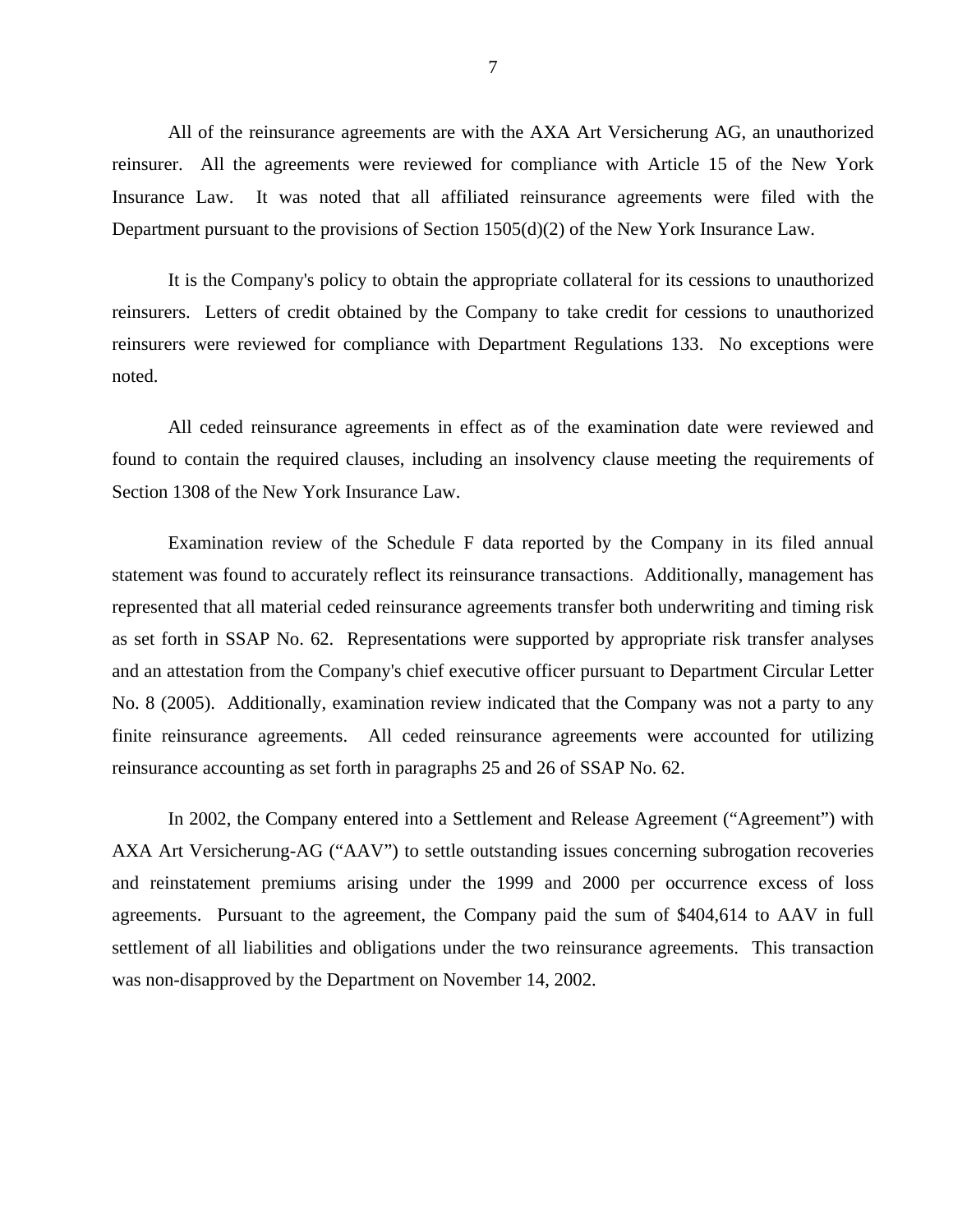## <span id="page-9-0"></span>D. Holding Company System

The Company is a member of the AXA and AXA AG Group. It is a wholly-owned subsidiary of AXA Art Holdings, Inc., a New York corporation, which is ultimately controlled by AXA (France).

A review of the holding company registration statements filed with this Department indicated that such filings were complete and were filed in a timely manner pursuant to Article 15 of the New York Insurance Law and Department Regulation 52.

The following is an abridged chart of the AXA and AXA AG Group holding company system at December 31, 2007: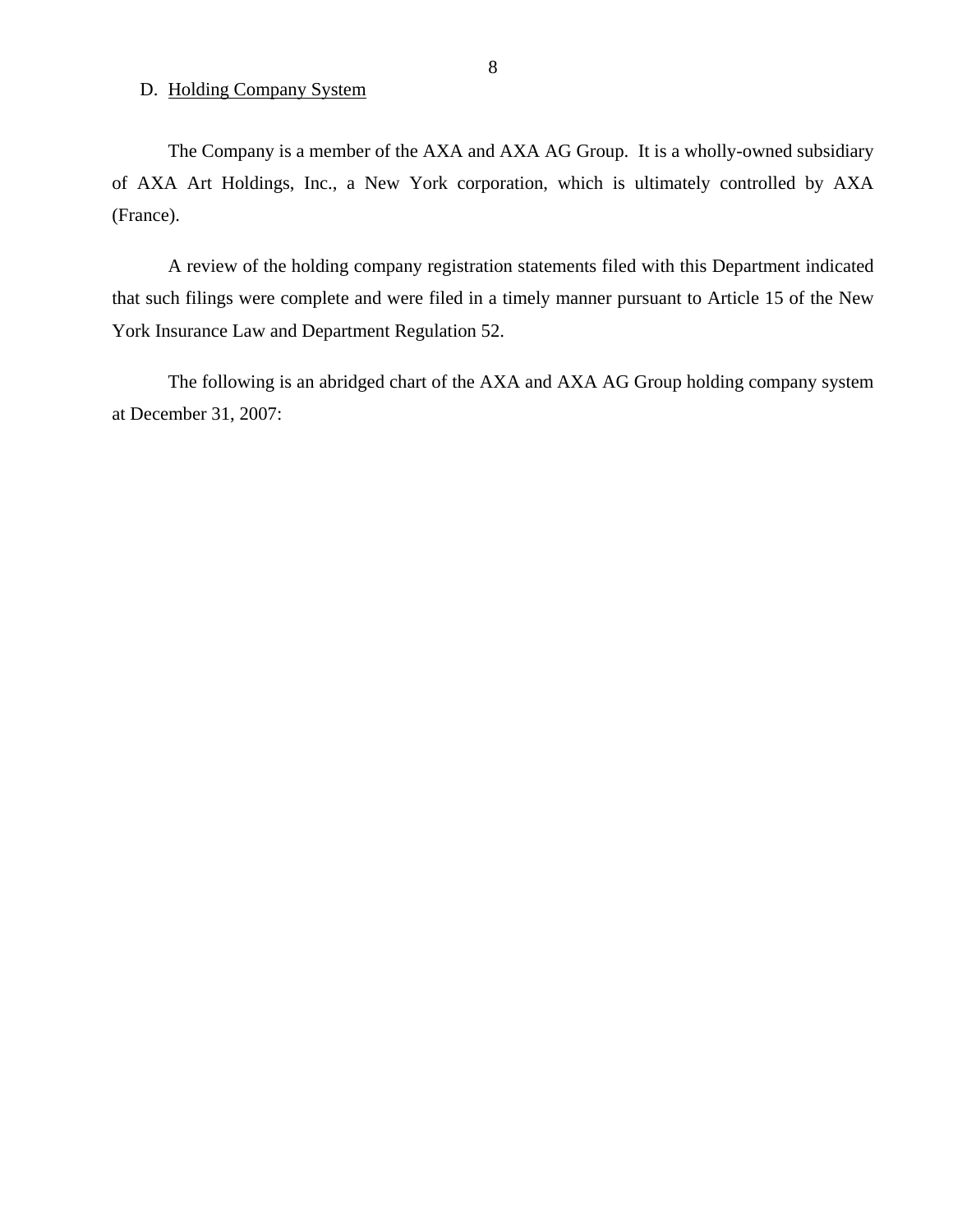

At December 31, 2007, the Company was party to the following agreements with other members of its holding company system:

## Service and Expense Allocation Agreement

Effective September 1, 2005, the Company entered into a Service and Expense Allocation Agreement with Fine Arts Services International (U.S.U) Inc. ("Fine Art"). Pursuant to the agreement,  $\alpha$ the Company has agreed to hovide to Fine Arts, facilities, equipment, office and other space as it tions. Finally separate to the conduct of its business agreed to the may reduce to provide to the provide to the Company, personal to provide services including, but not limited to, claims handling, consulting, clerical, administration sustems. The agreement was non-disapproved clear and management information and management information and management information and management information and management information and managemen by the Department on August 26, 2005.

#### Cost Allocation Agreement

Effective December 1, 2003, the Company entered into a cost allocation agreement with its parent, AXA Art Holdings, onl. ("HAA"), whereby the AAH provides esprices to the Company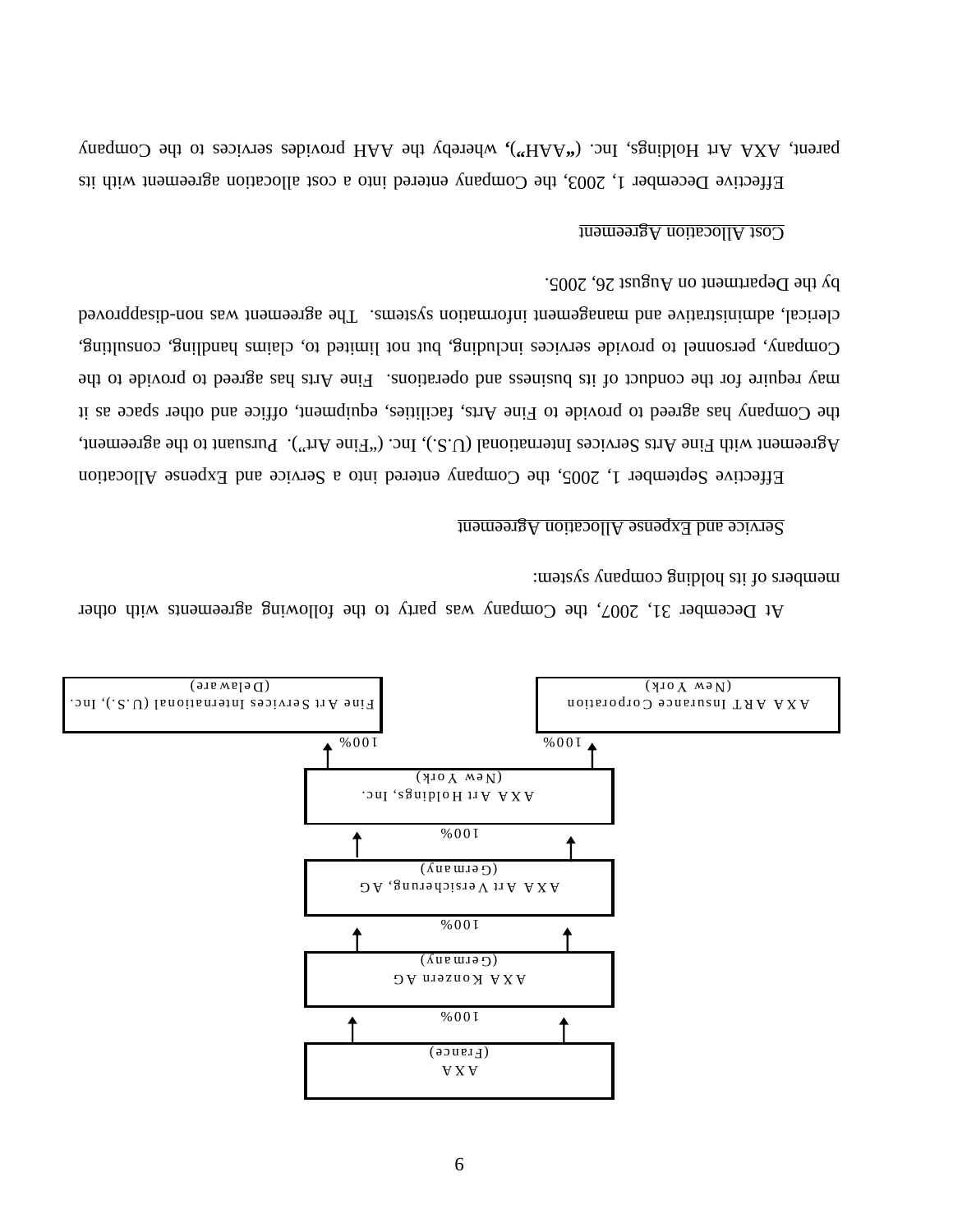including equipment, furniture and fixtures necessary for the operations of the Company. This agreement was non-disapproved by the Department on January 5, 2004.

### Services Agreement

Effective December 1, 2003, the Company entered into a service agreement with AXA Art Versicherung AG ("AAV"), whereby AAV provides personnel and services to the Company with respect to the following matters: investment management, knowledge management, information technology, corporate control and audit, legal, tax, corporate finance, marketing and communication, reinsurance, accumulation control and underwriting guidelines. This agreement was non-disapproved by the Department on January 5, 2004.

#### Tax Allocation Agreement

Effective October 1, 1994, the Company files a consolidated federal income tax return with AXA Art Holdings, Inc. and Fine Art Services International (U.S.), Inc. The agreement was nondisapproved by the Department on April 13, 1995.

### E. Significant Operating Ratios

The following ratios have been computed as of December 31, 2007, based upon the results of this examination:

| Net premiums written to Surplus as regards policyholders                               | 0.93:1 |
|----------------------------------------------------------------------------------------|--------|
| Liabilities to liquid assets (cash and invested assets less investments in affiliates) | 55%    |
| Premium in course of collection to Surplus as regards policyholders                    | 15%    |

All of the above ratios fall within the benchmark ranges set forth in the Insurance Regulatory Information System of the National Association of Insurance Commissioners.

The underwriting ratios presented below are on an earned/incurred basis and encompass the five-year period covered by this examination:

|                                      | Amount        | Ratio   |
|--------------------------------------|---------------|---------|
| Losses incurred                      | \$29,520,291  | 22.67%  |
| Loss adjustment expenses incurred    | 4,932,125     | 3.79    |
| Other underwriting expenses incurred | 71,609,875    | 54.99   |
| Net underwriting gain                | 24, 149, 817  | 18.55   |
| Premiums earned                      | \$130,212,108 | 100.00% |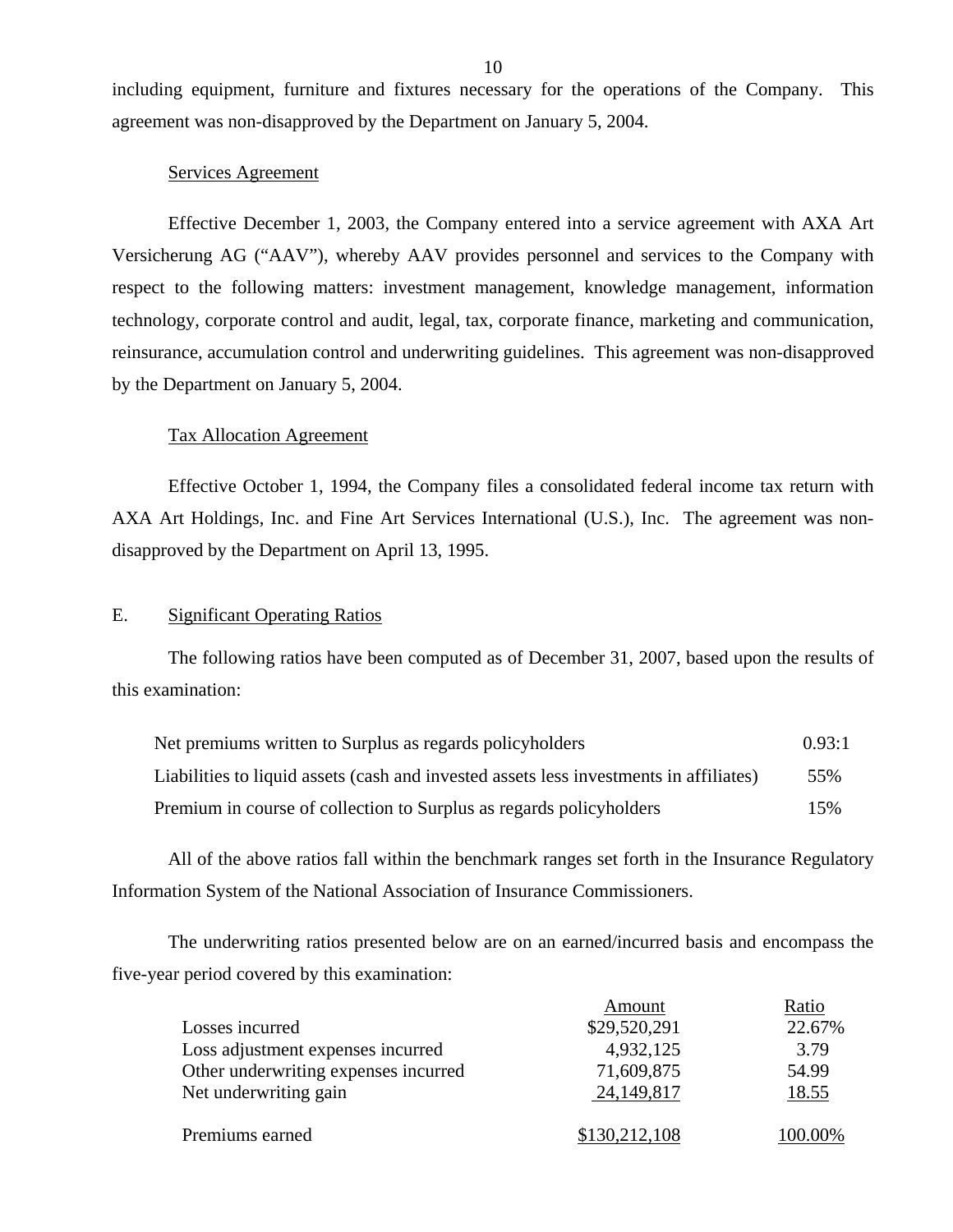# **3. FINANCIAL STATEMENTS**

# A Balance Sheet

The following shows the assets, liabilities and surplus as regards policyholders as of December 31, 2007 as determined by this examination and as reported by the Company:

| Assets                                              |              | <b>Assets Not</b> | Net Admitted |
|-----------------------------------------------------|--------------|-------------------|--------------|
|                                                     | Assets       | Admitted          | Assets       |
| <b>Bonds</b>                                        | \$44,939,459 |                   | \$44,939,459 |
| Common stocks                                       | 7,410,954    |                   | 7,410,954    |
| Cash, cash equivalents and short-term investments   | 6,756,129    |                   | 6,756,129    |
| Other invested assets                               | 2,308,153    |                   | 2,308,153    |
| Receivable for securities                           | 253,704      |                   | 253,704      |
| Investment income due and accrued                   | 610,056      |                   | 610,056      |
| Uncollected premiums and agents' balances in the    |              |                   |              |
| course of collection                                | 6,217,813    | \$476,938         | 5,740,875    |
| Amounts recoverable from reinsurers                 | 197,623      |                   | 197,623      |
| Current federal and foreign income tax recoverable  |              |                   |              |
| and interest thereon                                | 424,163      |                   | 424,163      |
| Net deferred tax asset                              | 979,150      |                   | 979,150      |
| Receivable from parent, subsidiaries and affiliates | 68,092       | 68,092            |              |
| Aggregate write-ins for other than invested assets  | 484,103      | 298,039           | 186,064      |
| Total assets                                        | \$70,649,399 | \$843,069         | \$69,806,330 |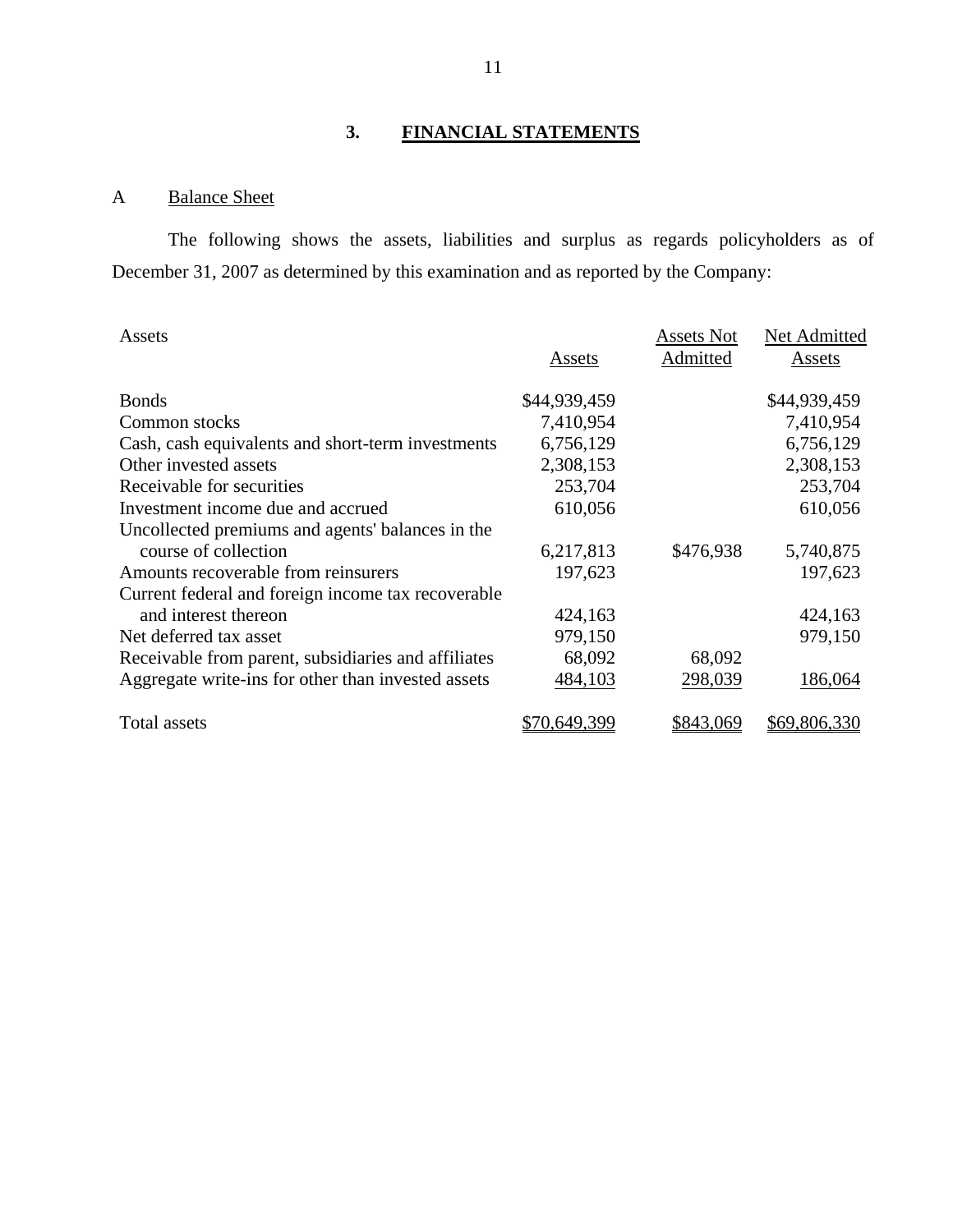Liabilities, surplus and other funds

| Liabilities                                            |             |              |
|--------------------------------------------------------|-------------|--------------|
| Losses                                                 |             | \$8,722,079  |
| Reinsurance payable on paid losses and loss adjustment |             |              |
| expenses                                               |             | 5,003        |
| Loss adjustment expenses                               |             | 934,976      |
| Commissions payable, contingent commissions and other  |             |              |
| similar charges                                        |             | 196,663      |
| Other expenses (excluding taxes, licenses and fees)    |             | 1,468,660    |
| Unearned premiums                                      |             | 16,750,191   |
| Ceded reinsurance premiums payable (net of ceding      |             |              |
| commissions)                                           |             | 4,145,464    |
| Drafts outstanding                                     |             | 264,269      |
| Payable to parent, subsidiaries and affiliates         |             | 217,349      |
| Aggregate write-ins for liabilities                    |             | 8,574        |
| <b>Total liabilities</b>                               |             | \$32,713,228 |
| Surplus and other funds                                |             |              |
| Common capital stock                                   | \$3,000,000 |              |
| Gross paid in and contributed surplus                  | 8,934,800   |              |
| Unassigned funds (surplus)                             | 25,158,302  |              |
| Surplus as regards policyholders                       |             | 37,093,102   |
| Total liabilities, surplus and other funds             |             | \$69,806,330 |

NOTE: The Internal Revenue Service has completed its audits of the Company's consolidated federal income tax returns through tax year 2004. All material adjustments, if any, made subsequent to the date of examination and arising from said audits, are reflected in the financial statements included in this report. Audits covering tax years 2005 to 2007 have yet to commence. The examiner is unaware of any potential exposure of the Company to any tax assessment and no liability has been established herein relative to such contingency.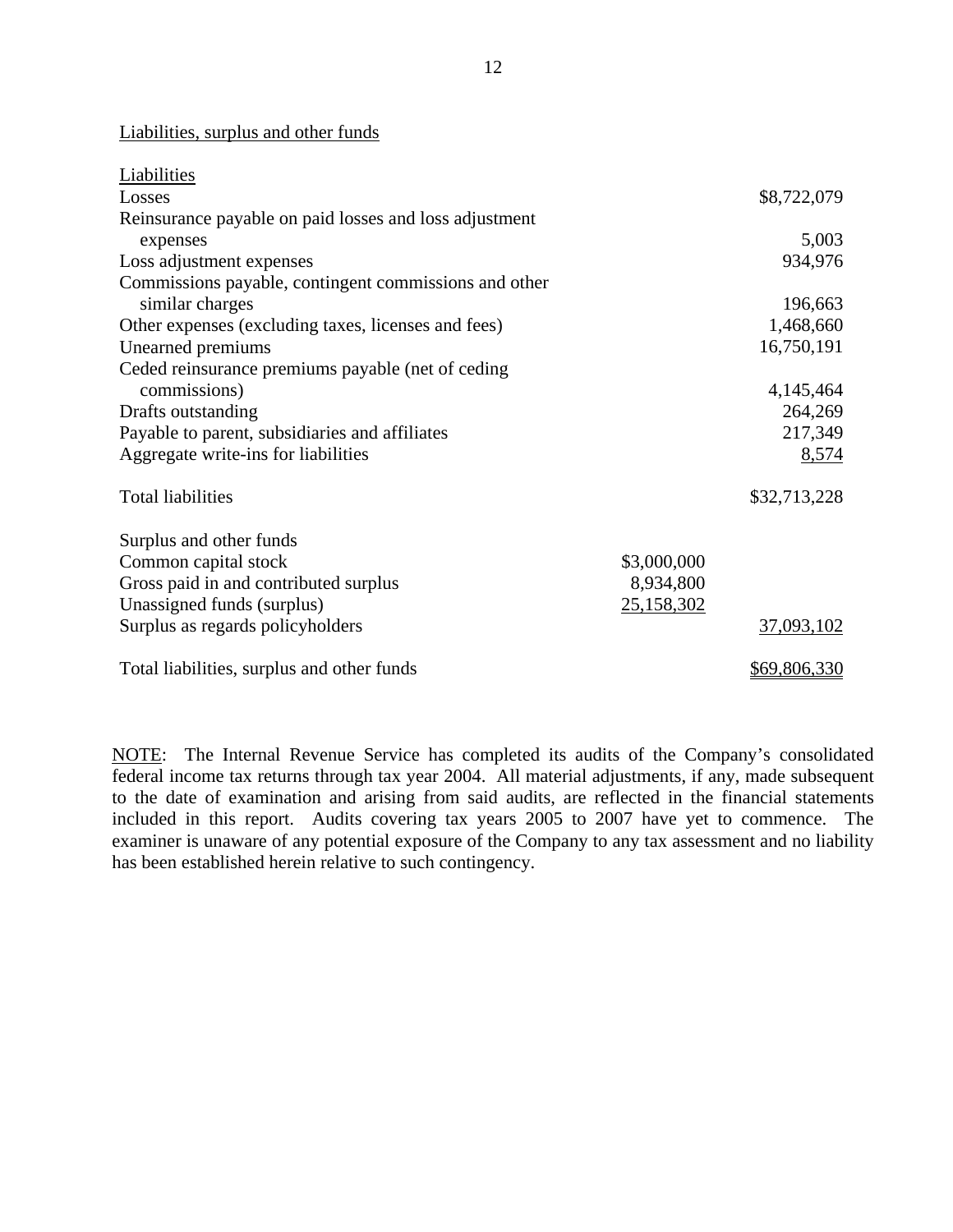# <span id="page-14-0"></span>B. Underwriting and Investment Exhibit

Surplus as regards policyholders increased \$17,292,652 during the five-year examination period January 1, 2003 through December 31, 2007, detailed as follows:

# Statement of Income

| Premiums earned                                                                                                                          |                                         | \$130,212,108              |
|------------------------------------------------------------------------------------------------------------------------------------------|-----------------------------------------|----------------------------|
| Deductions:<br>Losses incurred<br>Loss adjustment expenses incurred<br>Other underwriting expenses incurred                              | \$29,520,291<br>4,932,125<br>71,609,875 |                            |
| Total underwriting deductions                                                                                                            |                                         | 106,062,291                |
| Net underwriting gain or (loss)                                                                                                          |                                         | \$24,149,817               |
| <b>Investment Income</b>                                                                                                                 |                                         |                            |
| Net investment income earned<br>Net realized capital gain                                                                                | \$9,184,054<br>1,505,359                |                            |
| Net investment gain or (loss)                                                                                                            |                                         | 10,689,413                 |
| Other Income                                                                                                                             |                                         |                            |
| Net gain or (loss) from agents' or premium balances<br>charged off                                                                       |                                         | (93, 497)                  |
| Net income before dividends to policyholders and<br>before federal and foreign income taxes<br>Federal and foreign income taxes incurred |                                         | \$34,745,733<br>11,526,466 |
| Net income                                                                                                                               |                                         | 23,219,267                 |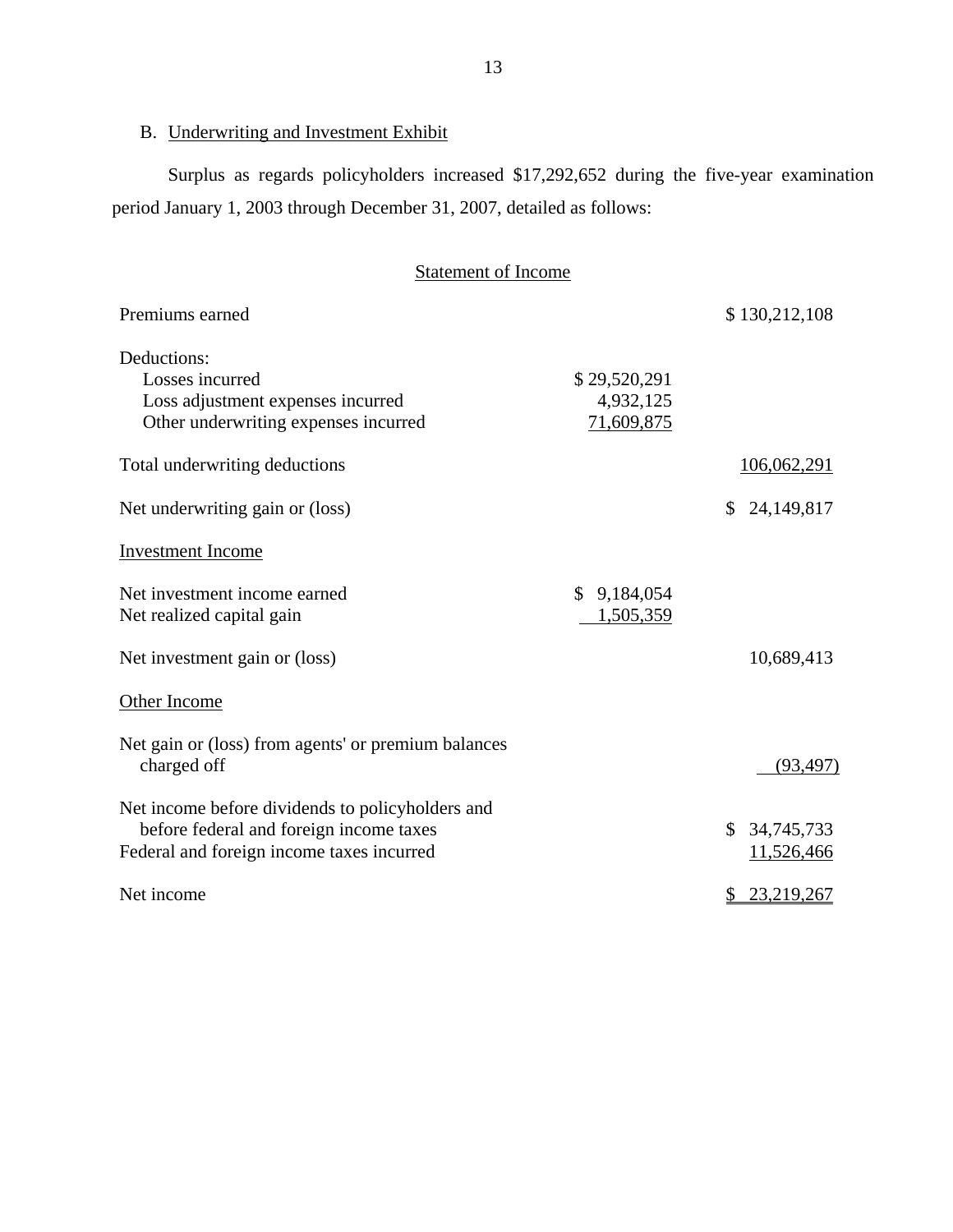# Capital and Surplus Account

## Surplus as regards policyholders per report on examination as of December 31, 2002

|                                                                                       | Gains in<br><b>Surplus</b> | Losses in<br><b>Surplus</b> |            |
|---------------------------------------------------------------------------------------|----------------------------|-----------------------------|------------|
| Net income                                                                            | \$23,219,267               | \$<br>$\theta$              |            |
| Net unrealized capital gains or (losses)                                              | 3,084,290                  | 0                           |            |
| Change in net deferred income tax                                                     |                            | 760,390                     |            |
| Surplus adjustments paid in                                                           | 2,434,800                  | $\theta$                    |            |
| Change in non-admitted assets                                                         | 1,373,015                  | 0                           |            |
| Dividends to stockholders                                                             | $\theta$                   | 12,393,558                  |            |
| Cumulative effect of changes in accounting principles                                 | 335,228                    |                             |            |
| Total gains and losses                                                                | \$30,446,600               | \$13,153,948                |            |
| Net increase (decrease) in surplus                                                    |                            |                             | 17,292,652 |
| Surplus as regards policyholders per report on<br>examination as of December 31, 2007 |                            |                             |            |
|                                                                                       |                            |                             |            |

\$19,800,454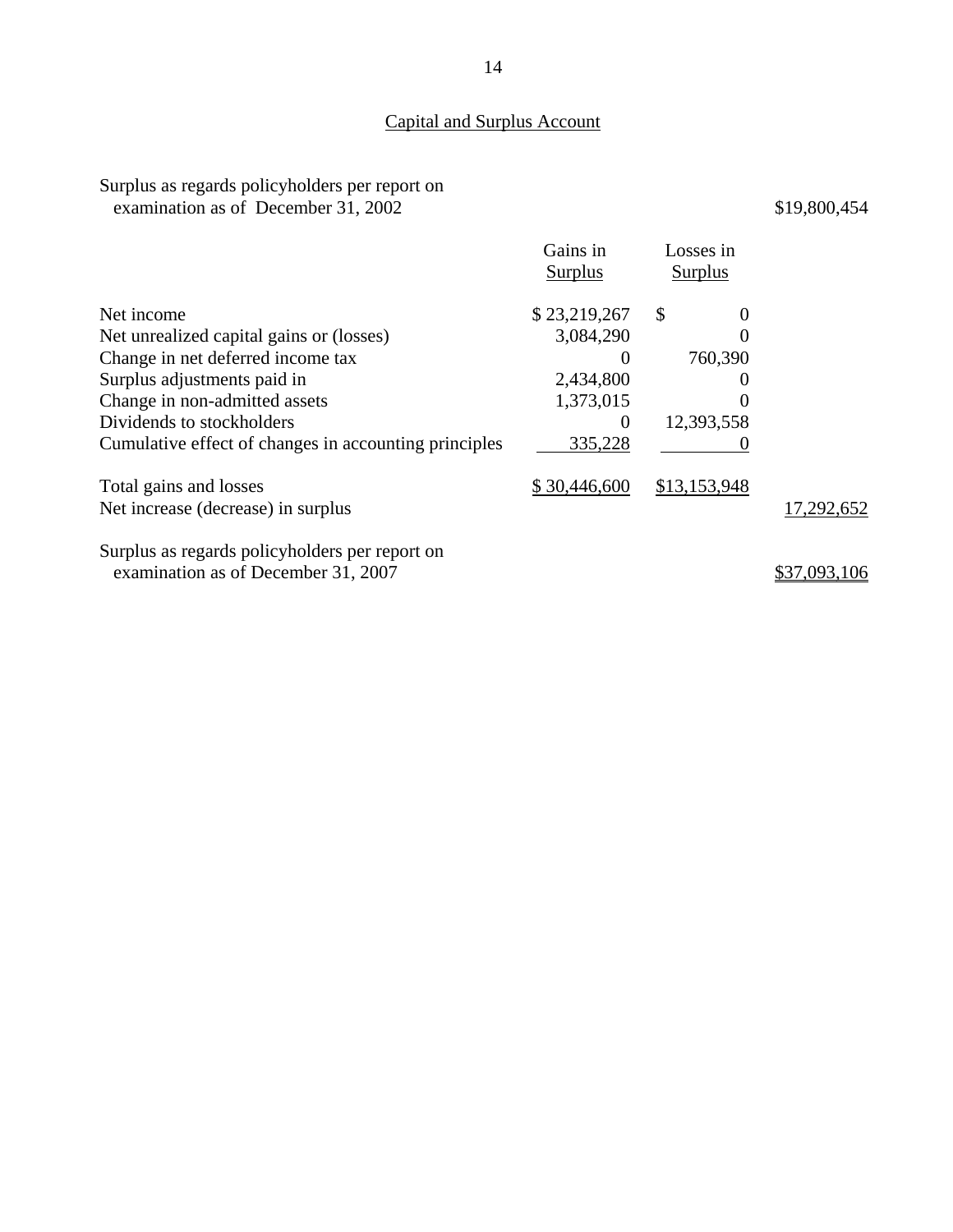## **4. LOSSES AND LOSS ADJUSTMENT EXPENSES**

<span id="page-16-0"></span>The examination liability for the captioned items of \$9,657,055 is the same as reported by the Company as of December 31, 2007. The examination analysis was conducted in accordance with generally accepted actuarial principles and practices and was based on statistical information contained in the Company's internal records and in its filed annual statements.

### **5. MARKET CONDUCT ACTIVITIES**

In the course of this examination, a review was made of the manner in which the Company conducts its business and fulfills its contractual obligations to policyholders and claimants. The review was general in nature and is not to be construed to encompass the more precise scope of a market conduct investigation, which is the responsibility of the Market Conduct Unit of the Property Bureau of this Department.

The general review was directed at practices of the Company in the following areas:

- A. Sales and advertising
- B. Underwriting
- C. Rating
- D. Claims and complaint handling

No problem areas were encountered.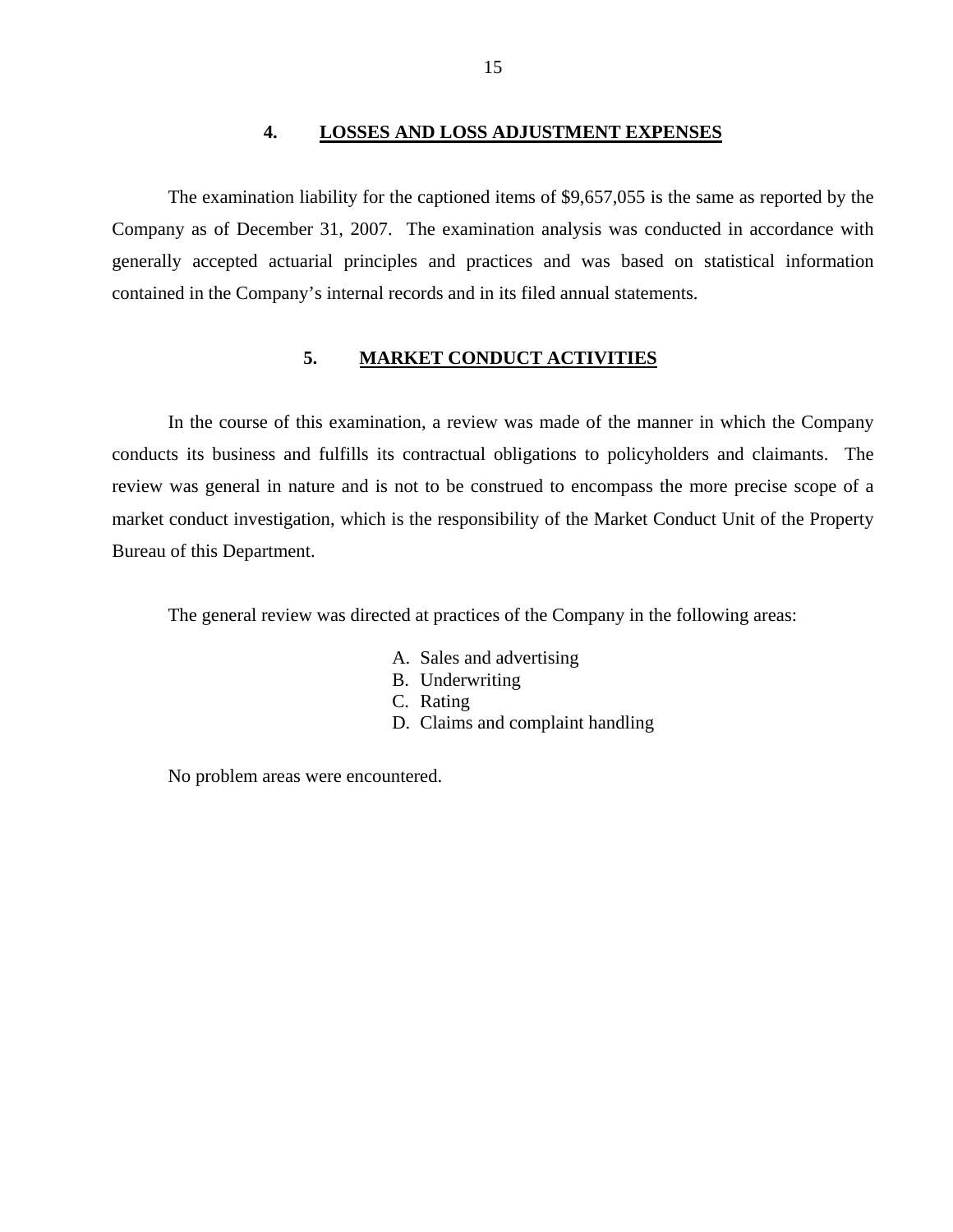16

# 6**. COMPLIANCE WITH PRIOR REPORT ON EXAMINATION**

The prior report on examination contained six recommendations as follows (page numbers refer to the prior report):

# ITEM PAGE NO.

# A. Holding Company System

It was recommended that the Company comply with Section 1505(d) of the New York Insurance Law and notify the Department in writing of transactions within its holding company system. 8

The Company has complied with this recommendation.

# B. Abandoned Property Law

It was recommended that the Company file its abandoned property reports on a timely basis pursuant to the provisions of Section 1316 of the New York Abandoned Property Law. 10

The Company has complied with this recommendation.

## C. Accounts and Records

## 1. Custodial Agreement

It was recommended that the Company amend its custodial agreement to include the required provisions.

11

The Company has complied with this recommendation.

2. Check Signing

It was recommended that the Company adhere to its check signing procedures in order to maintain proper safeguards and control of its cash account. 11

The Company has complied with this recommendation.

## 3. Agents' Balances

It was recommended that the Company maintain detailed records to substantiate reported amounts over 90 days past due. 12

The Company has complied with this recommendation.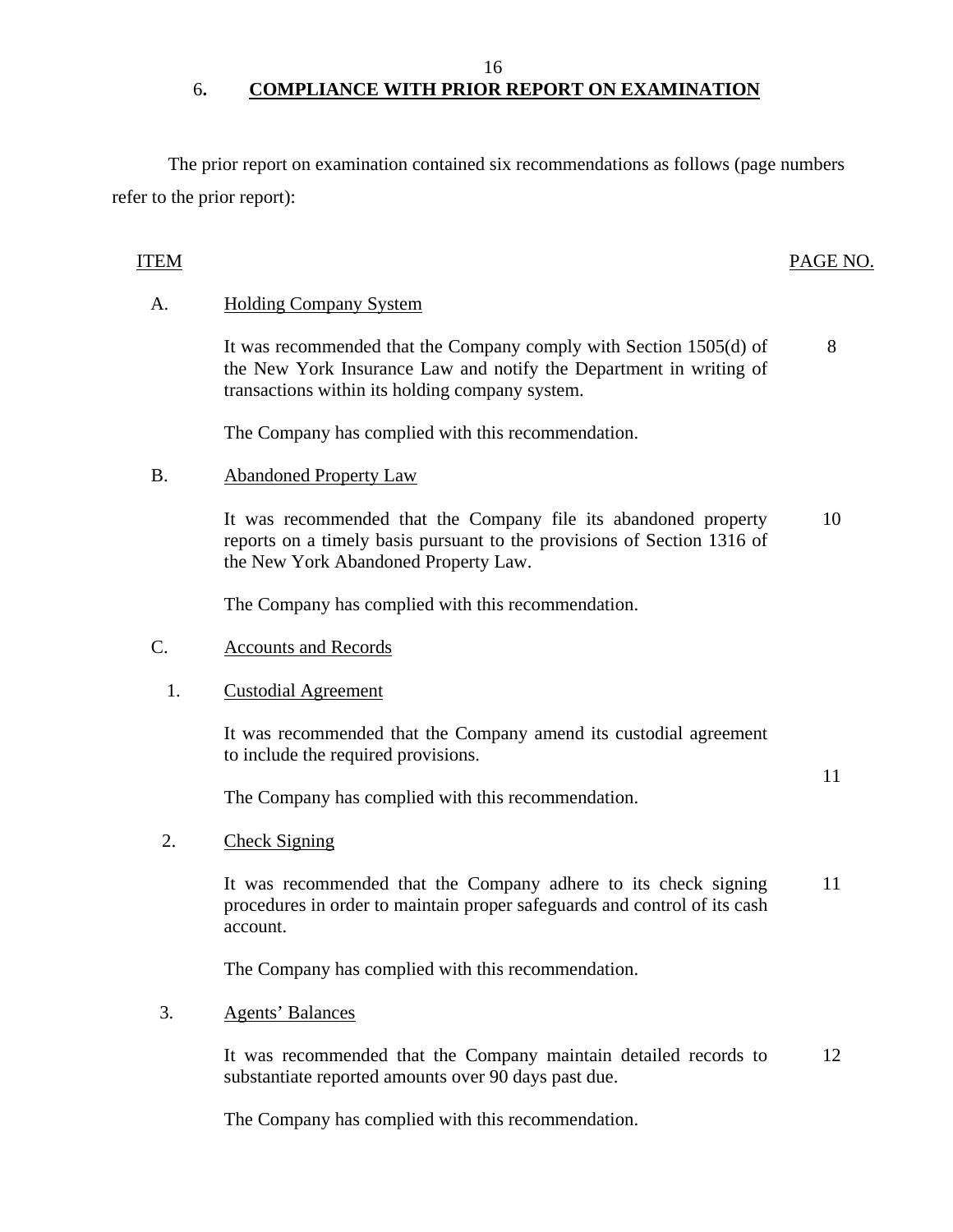# <span id="page-18-0"></span>ITEM

# 4. Security Deposits

It was recommended that the Company comply with Section 1314 (a)(1) of the New York Insurance Law. 12

The Company has complied with this recommendation.

# **7. SUMMARY OF COMMENTS AND RECOMMENDATIONS**

This report contains no recommendations.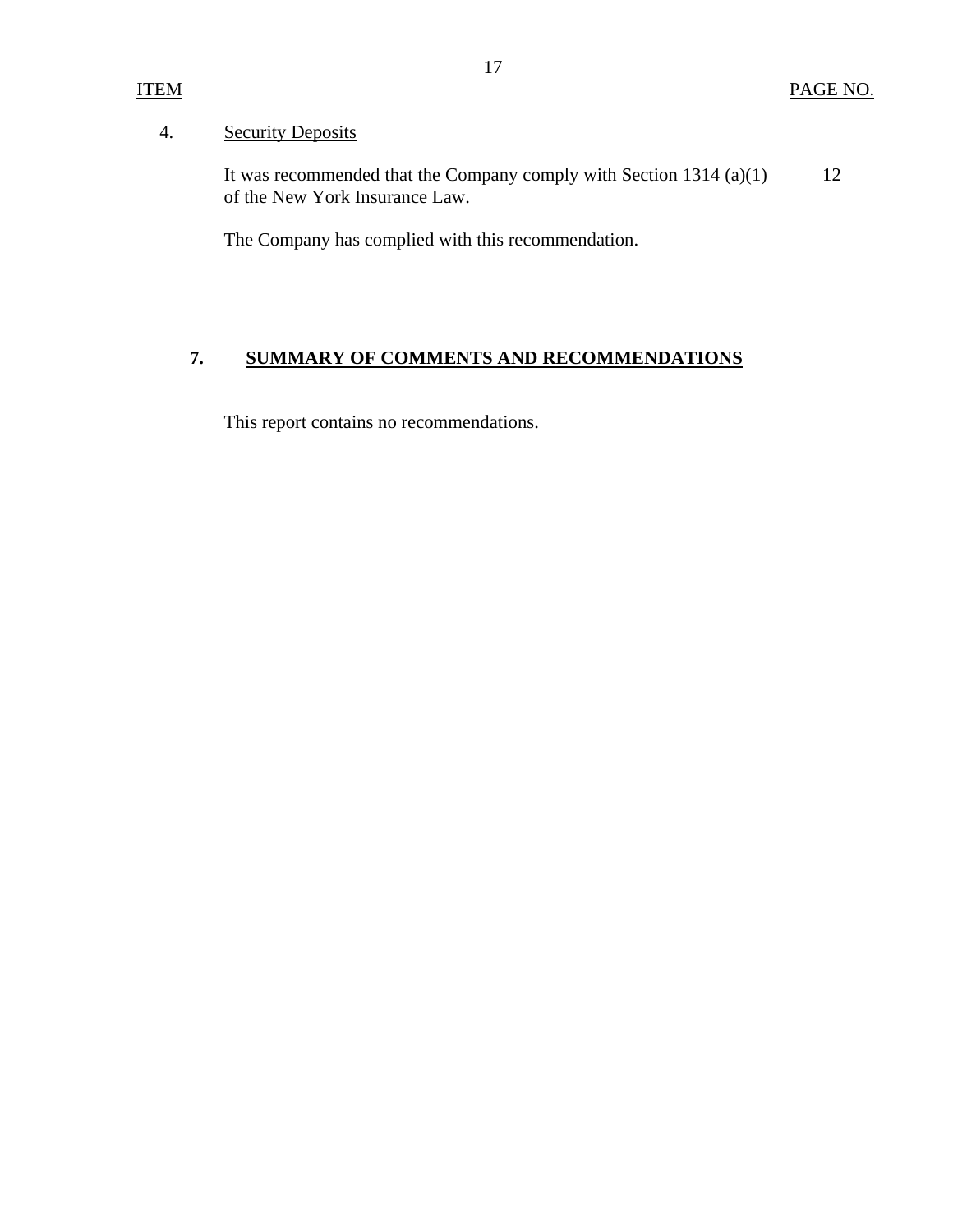Respectfully submitted,

 $\sqrt{S}$  Jainarine Tilakdharry Senior Insurance Examiner

# STATE OF NEW YORK ) )SS:  $\mathcal{L}$ COUNTY OF NEW YORK )

JAINARINE TILAKDHARRY, being duly sworn, deposes and says that the foregoing report, subscribed by him, is true to the best of his knowledge and belief.

 $\overline{\phantom{a}}$ /S/ Jainarine Tilakdharry

Subscribed and sworn to before me

this  $\qquad \qquad$  day of  $\qquad \qquad$  , 2009.